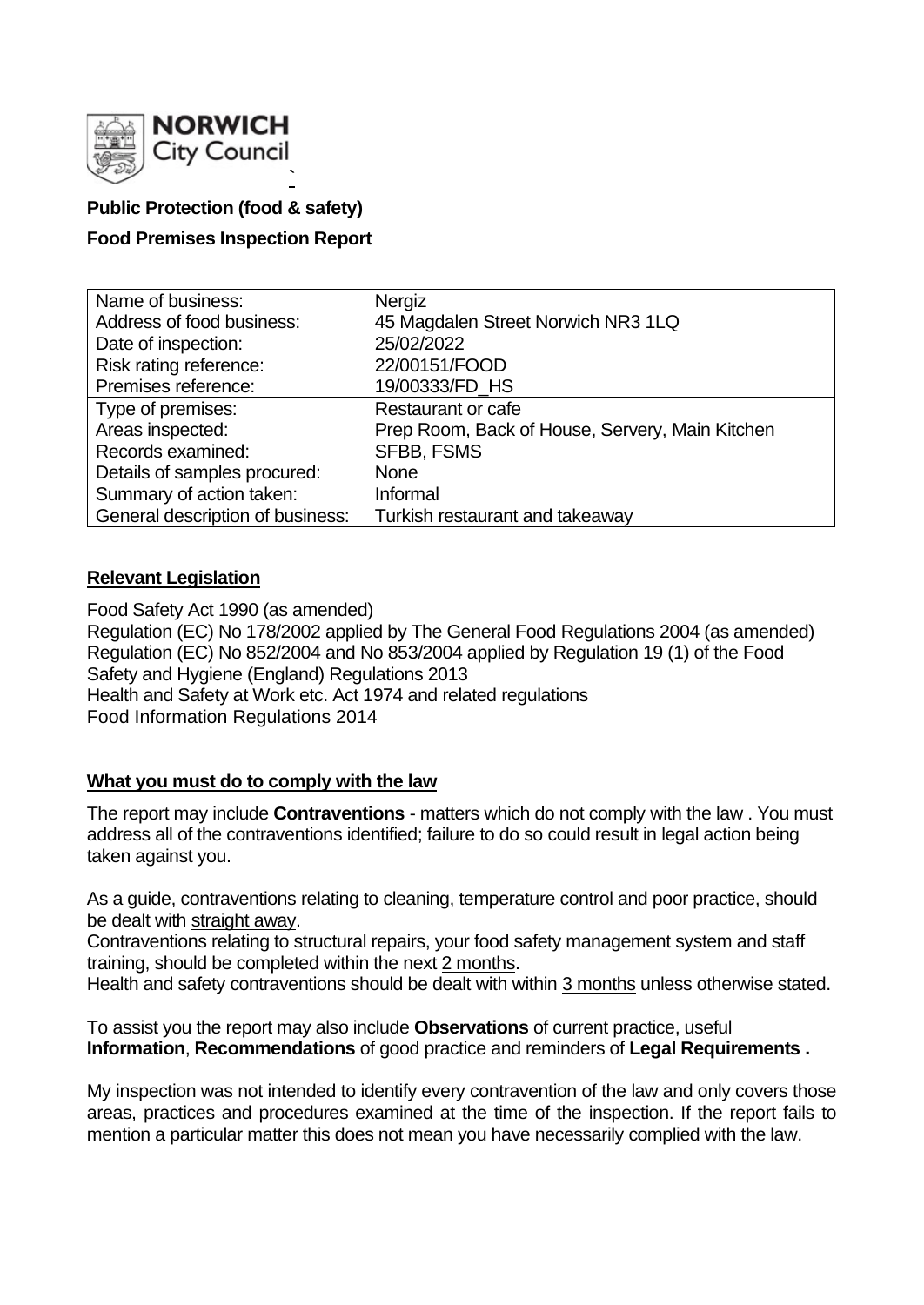# **FOOD SAFETY**

### **How we calculate your Food Hygiene Rating:**

The food safety section has been divided into the three areas which you are scored against for the hygiene rating: 1. food hygiene and safety procedures, 2. structural requirements and 3. confidence in management/control procedures. Each section begins with a summary of what was observed and the score you have been given. Details of how these scores combine to produce your overall food hygiene rating are shown in the table.

| <b>Compliance Area</b>                     |          |    |           | <b>You Score</b> |                |    |           |    |                |  |  |
|--------------------------------------------|----------|----|-----------|------------------|----------------|----|-----------|----|----------------|--|--|
| Food Hygiene and Safety                    |          |    |           | $\Omega$         | 5.             | 10 | 15        | 20 | 25             |  |  |
| <b>Structure and Cleaning</b>              |          |    |           | $\Omega$         | 5              | 10 | 15        | 20 | 25             |  |  |
| Confidence in management & control systems |          |    |           | $\overline{0}$   | 5.             | 10 | 15        | 20 | 30             |  |  |
|                                            |          |    |           |                  |                |    |           |    |                |  |  |
| <b>Your Total score</b>                    | $0 - 15$ | 20 | $25 - 30$ |                  | $35 - 40$      |    | $45 - 50$ |    | > 50           |  |  |
| <b>Your Worst score</b>                    | 5        | 10 | 10        |                  | 15             |    | 20        |    |                |  |  |
|                                            |          |    |           |                  |                |    |           |    |                |  |  |
| <b>Your Rating is</b>                      | 5        | 4  |           | 3                | $\overline{2}$ |    |           |    | $\overline{0}$ |  |  |

000300

Your Food Hygiene Rating is 3 - a generally satisfactory standard

# **1. Food Hygiene and Safety**

Food hygiene standards are generally satisfactory and maintained. There is evidence of some non-compliance with legal requirements. Some lapses are evident however generally you have satisfactory food handling practices and procedures and adequate control measures to prevent cross-contamination are in place. The contraventions require your attention; although not critical to food safety they may become so if not addressed. **(Score 10)**

### Contamination risks

**Contravention** The following exposed food to the general risk of cross-contamination with bacteria or allergens or its physical contamination with dirt, foreign objects or chemicals:

- use of ceramic bowls to scoop dry ingredients (these can chip; use plastic scoops with handles instead).
- the mincer was extremely difficult to clean and the machine appeared to have been left in a dirty condition with old food debris adhering to internal surfaces.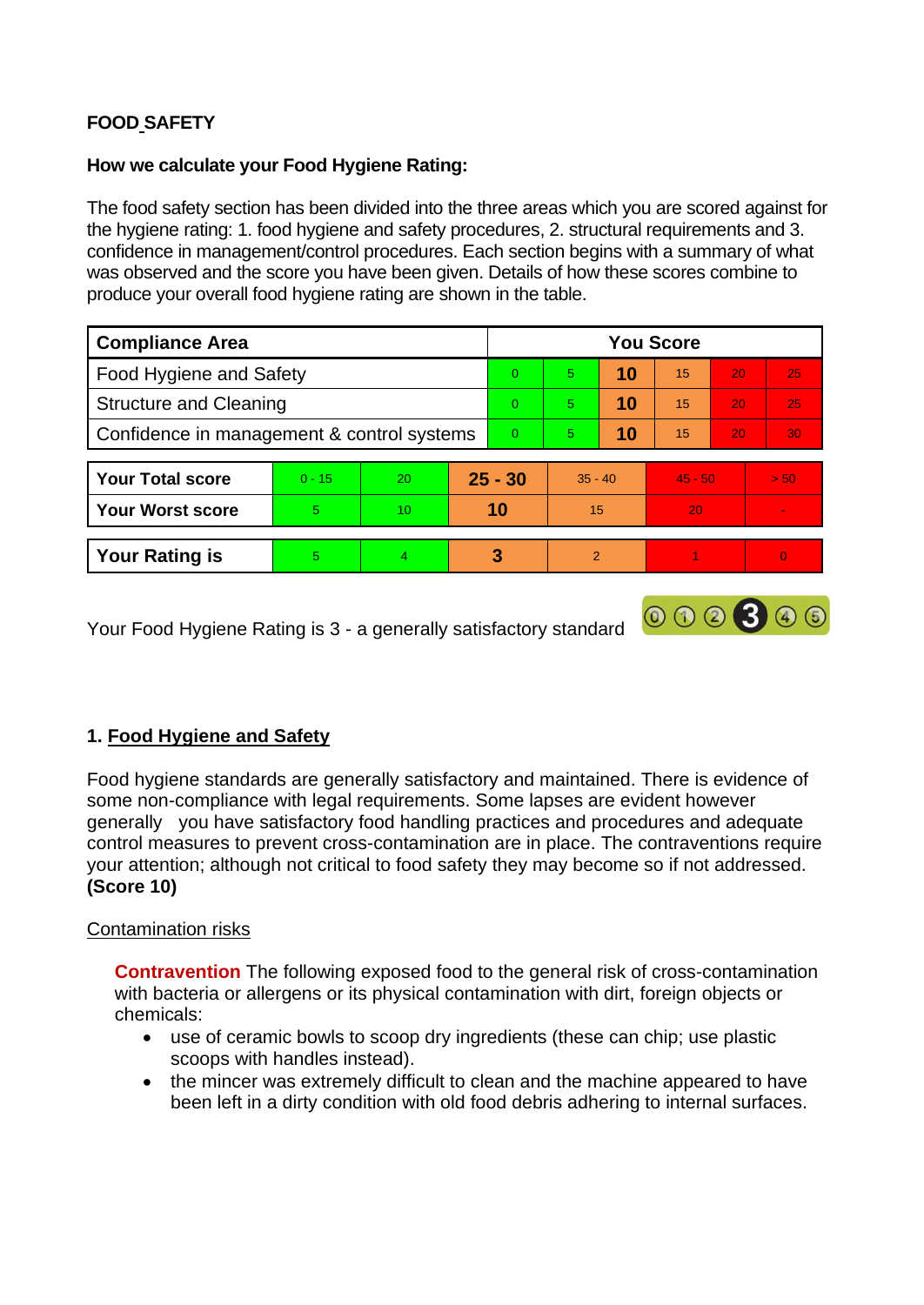**Observation** Try unscrewing the four hex bolts and remove the face plate to access the inside of the machine (see photographs). These must be reinstated before use.

**Contravention** You had not protected the articles and/or the equipment you use for ready-to-eat food from the contamination risk posed by raw food or its packaging:

• food equipment stored on open shelves under worktop where raw food is handled

**Observation** I was pleased to see you had a dedicated area for the cutting and preparation of raw meat and procedures in place to limit the spread of harmful bacteria between surfaces.

**Recommendation** Use single use or disposable aprons when cutting and preparing raw meat.

**Legal requirement** Ensure that you never store food utensils, crockery, cutlery or food packaging on the open shelves under your meat preparation surface.

#### Personal Hygiene

**Contravention** The following are examples of poor personal hygiene or where it was made difficult for food handlers to maintain sufficiently high standards of personal cleanliness:

• staff were not wearing suitable protective clothing. Wear the black tunic uniforms provided.

#### Temperature control

**Observation** I was pleased to see you monitoring and recording temperatures at critical points in your operation.

#### Poor Practices

**Contravention** The following matters represented poor practice and if allowed to continue may cause food to become contaminated or lead to its deterioration:

- remove all redundant equipment from food rooms. Redundant equipment collects dust and makes cleaning harder
- remove the protective film from the wall panels inside your walk-in chiller (as the protective film can be a contamination risk).

### **2. Structure and Cleaning**

The structure facilities and standard of cleaning and maintenance are of a generally satisfactory standard but there are some repairs and/or improvements which are required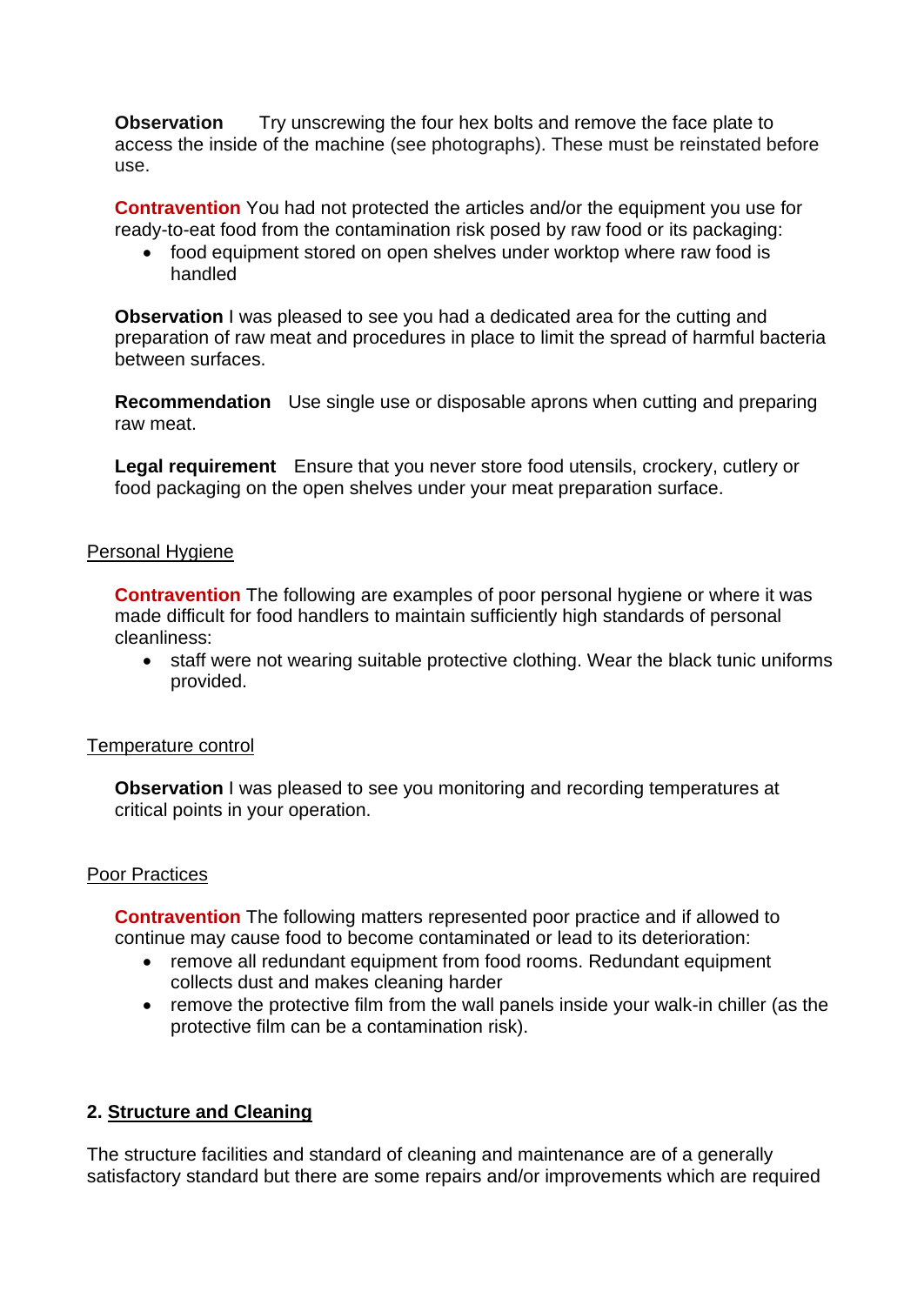in order for you to comply with the law. Pest control and waste disposal provisions are adequate. The contraventions require your attention; although not critical to food safety they may become so if not addressed. **(Score 10)**

# Cleaning of Structure

**Contravention** The following items were dirty and require more frequent and thorough cleaning:

- some floor/wall junctions
- shelving in the walk-in fridge

### Cleaning of Equipment and Food Contact Surfaces

**Contravention** The following items are dirty and must be cleaned:

- fridge and freezer seals
- the interior of the mincer
- the probe thermometer
- hand contact surfaces like fridge door handles

# **3. Confidence in Management**

There are generally satisfactory food safety controls in place although there is evidence of some non-compliance with the law. Your records are appropriate and generally maintained but some deficiencies were identified. Some minor issues were identified relating to staff supervision and training. The contraventions require your attention; although not critical to food safety they may become so if not addressed. **(Score 10)**

### Proving Your Arrangements are Working Well

**Contravention** You are not working to the following safe methods in your SFBB pack:

- food allergies
- the cleaning schedule

**Contravention** You were not using the daily diary as it is intended to be used:

- you were ticking the 'closing checks' box at the start of the day
- you were not aware of where your opening and closing checks were located in the SFBB pack

### **Training**

**Contravention** The following evidence indicates there is a staff training need as food handlers:

• were unaware of the contact time for the sanitiser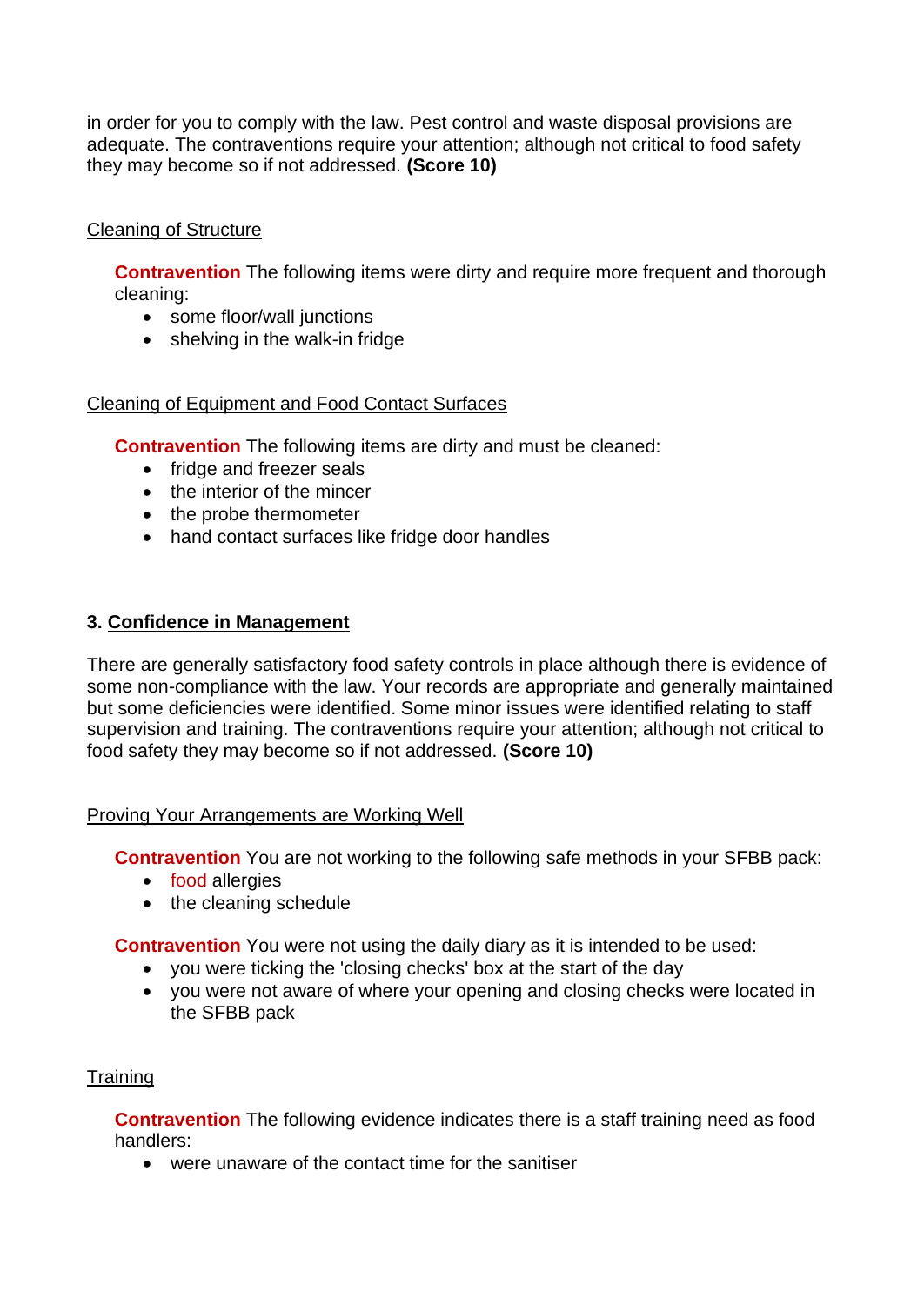- were not cleaning food equipment sufficiently well (the mincer and your probe thermometer)
- were in many cases not wearing suitable protective clothing to cover their everyday clothes

## Allergens

**Contravention** You are failing to manage allergens properly:

• You have not identified the allergens present in the food you prepare

**Recommendation** Make a chart listing all your meals together with the 14 allergens (if present). Bring the chart to the attention of your customers and your staff.

**Observation** You appear to be selling pre-packed for direct sale food; tubs of garlic mayonnaise and chilli sauce. The garlic mayonnaise is likely to contain egg and this should be declared on a label placed on each tub. Further information on pre-packed foods for direct sale can be found below.

**Recommendation** Check if your business sells pre-packed for direct sale (PPDS) food by using the Food Standards Agency's allergen and ingredients food labelling tool. Visit www.food.gov.uk/allergen-ingredients-food-labelling-decision-tool

**Recommendation** For information or advice about pre-packed food for direct sale (PPDS) contact Norfolk Trading Standards on 0344 800 8020 or email trading.standards@norfolk.gov.uk.

# **HEALTH, SAFETY AND WELFARE**

### Matters of evident concern

**Contravention** The following matters were of immediate concern:

- you have a charcoal grill but have not undertaken a risk assessment of the dangers posed by carbon monoxide resulting from the incomplete combustion of charcoal
- although carbon monoxide readings were low at the time of the inspection you were relying on the air extraction system working properly and had no procedures in place should this extraction fail or if staff forget to turn it on
- there was also no permanent supply of replacement air evident to the kitchen and
- no carbon monoxide detectors were present

**Legal Requirement** Undertake a risk assessment of the hazard posed by carbon monoxide and methods of control using the Assessment form I left with you.